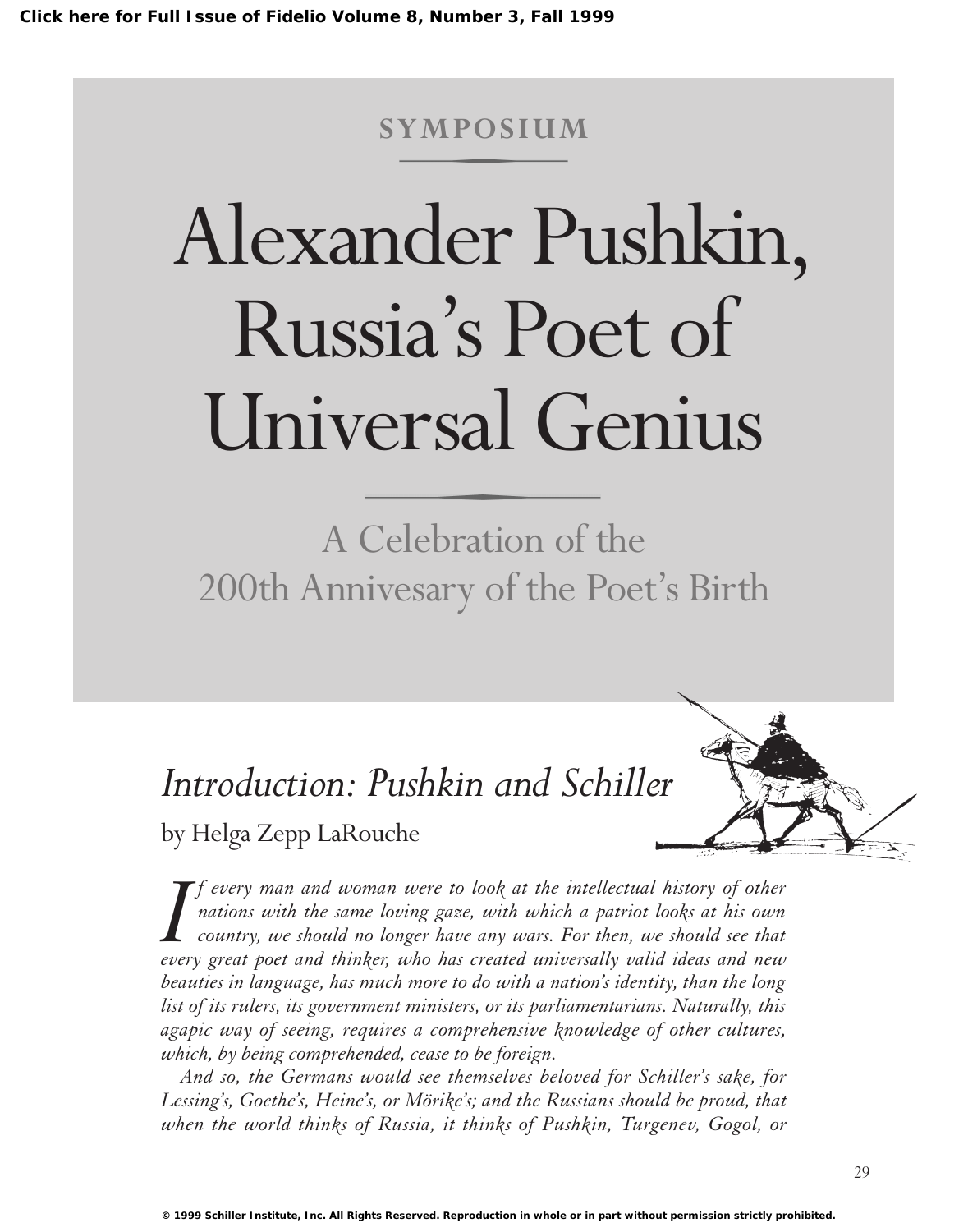*Goncharov.*

*Above all, at a time like this, in which the frightful events of the Balkans recall the two World Wars, where most people do not think that things are done in Russia for a love of truth, but motivated by quite other interests—at a time like this, remembering Alexander Pushkin, (who is not completely by coincidence the favorite poet of Prime Minister Primakov,)\* is very useful. The 200th anniversary of Pushkin's birth is a welcome occasion for this.*

*Pushkin was the most important influence upon the Russian national culture taken as a whole; he was loved and newly comprehended by each succeeding generation; and perhaps no one has enriched the Russian tongue so much as he. Gogol wrote of him: "Pushkin was for all the poets of his time, as a poetic fire torn from heaven, from which other gifted poets took fire like candles." The reason for this is no mystery: his entire oeuvre speaks from the heart of hearts of the Russian people, which had been reduced to serfdom by an anti-national, oligarchical ruling elite.*

*In Russia, Pushkin became the "Poet of Freedom" in the same way that Schiller did in Germany. There is an absolutely amazingly close kinship of both poets, not only in ideas, but also in their practical connections to each other, and in the history of the impact they had on their respective nations. Both were ineluctably opposed, in spite of the most difficult personal situations, to any form of despotism; and neither allowed himself, even in the face of most adverse experiences, to be dragged down from humanism, from the optimistic idea of man.*

*There is a certain irony in the fact that both Schiller and Pushkin attended the elite schools of their time; Schiller the hated Karlschule of Count Eugen von Württemberg, and Pushkin the Lycée in Tsarskoye Selo, where, at the time, the most gifted students and others from the "best families" were being educated for service in the absolutist system. Schiller had just written his "In Tyrannos," however, as a protest against the arbitrariness of the oligarchy that he had experienced first-hand. This protest kindled not only the freedomloving spirits in Germany, but also captivated the student in Tsarskoye Selo.*

#### Schiller's Works in Russia

That Schiller's poetry and dramas were translated into Russian with often very little time lag, is in part due to the fact that some of Schiller's fellow students at the Karlschule were Russian youth, who had been sent there by Tsarina Catherine II, and who thus were able to directly experience the first poetic works of Schiller.

So, for example, Count Sheremetyev, who had been a student at the same school with Schiller from 1775-77, had *Kabale und Liebe* (*Love and Intrigue*) translated by a student, Sokolov, and had the play performed at the Moscow University theater. Only a few years later, *Die Räuber* (*The Robbers*) was translated into Russian, and from then on, in general, the Russian first performance would always, without fail, be staged just a short time after the German.

Schiller never travelled to Russia, even though he clearly considered doing so after his flight from Swabia. He wrote to his fellow student Friedrich Jakobi: "Perhaps in Berlin I might change my plans, and because of the support of important people, go to Petersburg." Although these plans would not be realized, Schiller was to become, as did no other foreigner, a "Russian" poet.

The first performance of Act I of *Don Carlos,* in the German language, took place almost simultaneously in Leipzig, and in September 1787, at the Russian court theater in Gatchina, where a friend of Schiller's, Maximilian von Klinger, had just become adjutant to the heir to the throne. Klinger later became Curator of the University in Dorpat, and came to have significant influence on the education of the Russian youth. Professor Johann Georg Schwarz was teaching at Moscow University, where from as early as 1782, he encouraged his students to read the Russian translations of Schiller's works; while Professor Johann Baptist Chad, who had been Schiller's colleague in Jena, worked at the University in Kharkov, and played a major role in making Schiller known in southern Russia.

In March 1788, the famous N.M. Karamzin stayed over in Paris for some four months, and made friends with Wilhelm von Wolzogen—who in turn stood in close contact with Schiller—and together they read the issues of Schiller's journal *Thalia.* In 1791, Karamzin mentioned Schiller for the first time in his *Letters from a Traveller.* Wilhelm von Wolzogen, later to become Schiller's brother-in-law, went on to head up the negotiations for the Weimar court, in the marriage between the heir to the ducal throne of Weimar and the Countess Maria Pavlovna, Tsar Alexander I's sister. Von Wolzogen brought Schiller's works to the court of St. Petersburg,

 $\overline{\phantom{a}}$ 

––––––––––

<sup>\*</sup> Removed by Russian President Boris Yeltsin, May 12, 1999–Ed.

*Helga Zepp LaRouche is the founder of the international Schiller Institute. Her article, as well as those of E.S. Lebedeva and V.V. Kozhinov, first appeared in the first quarter 1999 (Vol. 18, No. 66) issue of Ibykus, the German-language sister publication of Fidelio.*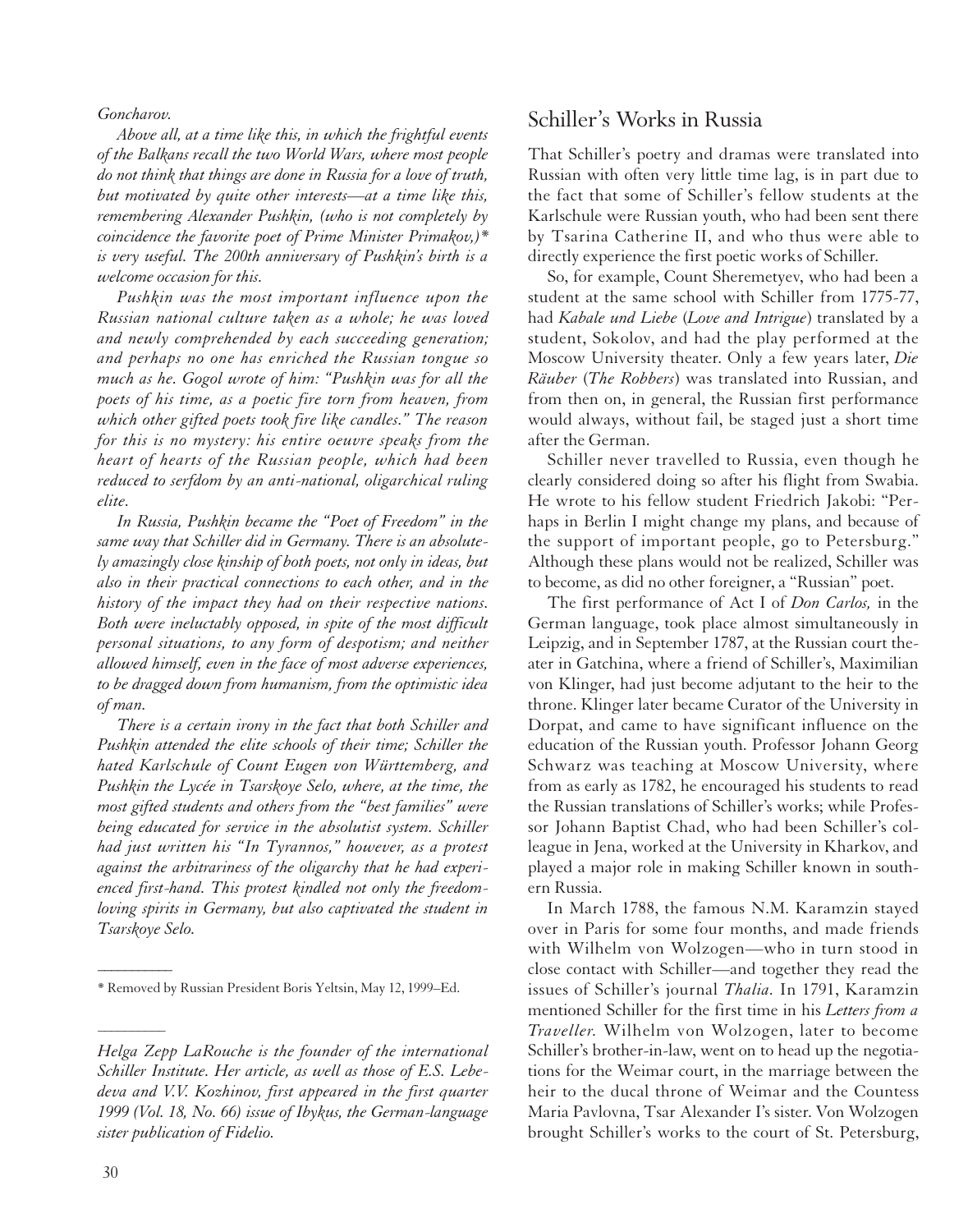including *The Bride of Messina, Don Carlos, Turandot,* "The Homage to the Arts," and *Wallenstein.* However, because of its "parricide" scene, and given the mysterious circumstances surrounding the murder of Tsar Paul I in 1801, Schiller thought *Wilhelm Tell* unsuitable.

Von Wolzogen's judgment of the Tsar's family's literary depth was, however, less than favorable, even though readings of Schiller's works took place every evening, at which often numerous members of the Tsar's family would be present. Von Wolzogen wrote to Schiller on Sept. 27, 1803:

Your *Don Carlos* has been well received, also *The Bride of Messina.* I will take advantage of that as much as I can, even though I don't think it will do any good, because almost every day I can hear them saying how much of a sacrifice it is, if they have to give something, and how they curse the tasks which would make them do that. On top of that, they do not understand anything beyond the mediocre. What is solidly middle class is what counts around here, and at most, they can



*Friedrich Schiller in Weimar.*

stand gaping at the Great and the Beautiful, but grasp it they cannot.

Still, the Tsarina had *The Death of Wallenstein* read to her several times, and had a very high opinion of *Don Carlos.* Finally, she sent by von Wolzogen, a valuable ring to Schiller, as an expression of the esteem in which she held his work.

In the context of these things related to Russia, Schiller hit on the subject of Demetrius, for which he had von Wolzogen send him material. This drama, which remained unfinished owing to Schiller's untimely death, is about the legitimacy of power, about *nemesis,* which overtakes the ruler when he violates natural law.

Pushkin was born in Moscow on June 6, 1799; Schiller died on May 8, 1805 in Weimar. He was at this time the most beloved contemporary poet in Germany; his noble ideal of man had an immense effect upon the Prussian Reformers, as well as upon the population in general. When soldiers left for the Liberation Wars of 1812-13, they carried with them numerous poems by Schiller, because these expressed the ideals of freedom and humanity which they hoped to achieve by winning the war.

It was just this patriotic war of 1812, which had such a lasting influence upon the thirteen-year-old Pushkin, and is interwoven with his first poetic creations. In 1815, after Napoleon had already been defeated, Pushkin recited the ode "Recollections at Tsarskoye Selo" for an examination, in which the following lines occur about Moscow in ruins:

In what was an abode of comfort,

Where fragrant orchards bloomed, and groves,

Where myrtle sweetly smelled, and lindens trembled,

- There now are embers, ashes, dust.
- And in the silent, beauteous summer nighttime
- No noisy revels' cheer will fly there any more,

The forest glades are dark, no lights flare on the stream-bank;

All's dead, all's silent now.

Already at age sixteen, Pushkin was a master of the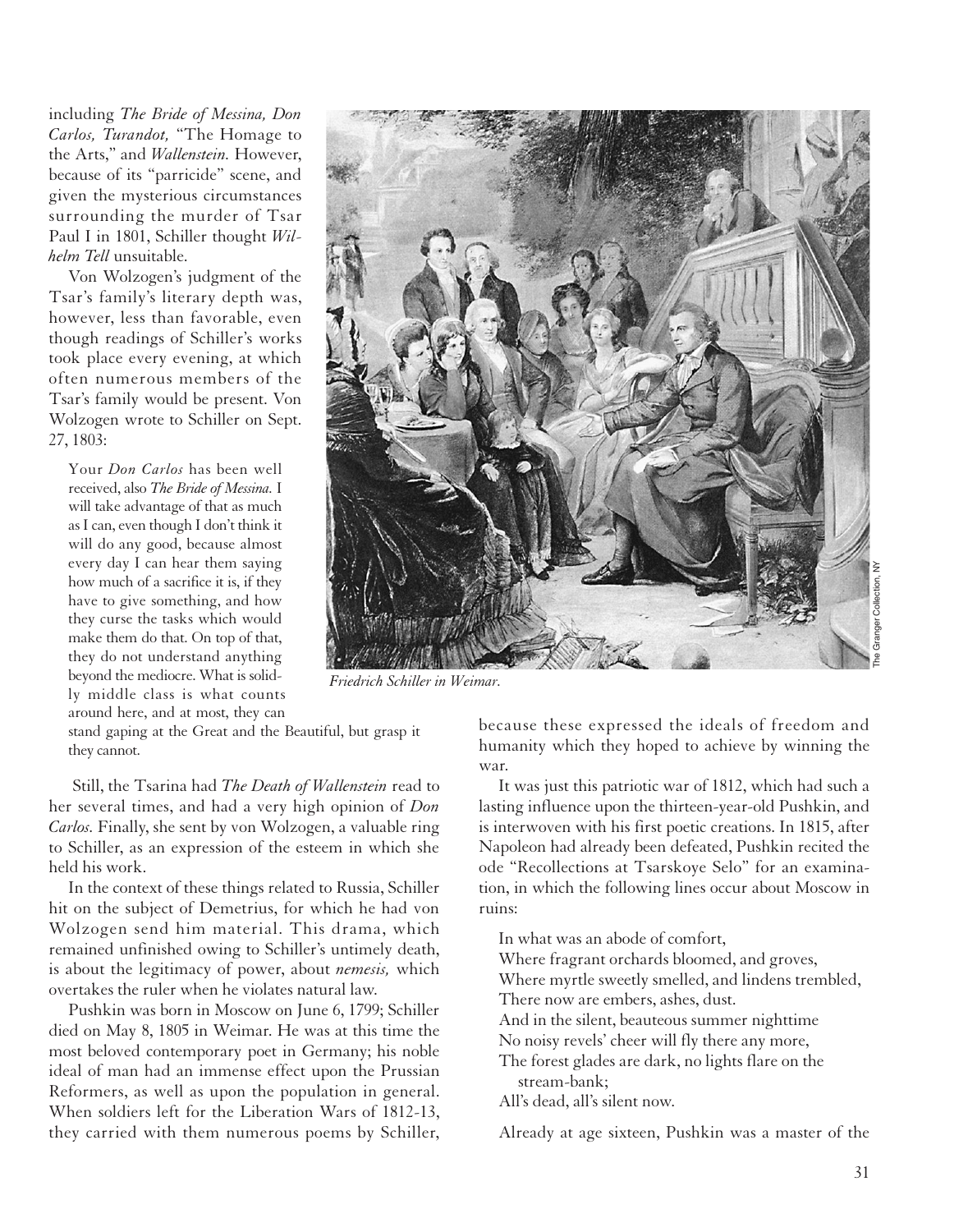paradox. Gavriil Derzhavin, the famous poet, who was guest of honor at the examination, would say later: "Soon the world will see a new Derzhavin: Pushkin, who is still in high school, has surpassed all the other writers."

In the same poem, Pushkin goes on:

Russians in Paris! Torch of vengeance! Oh, Gaul, now lower your proud head! What's this I see? The Russian smiles, with peaceful offering,

He comes with olive branch in hand.

The battle's thunder still resounds far in the distance,

The city Moscow mourns, like steppes in midnight gloom,

But he unto the foe not ruin brings—salvation, And beneficial peace on earth.

Patriotism yes, but not vengeful chauvinism; if one thinks about the traumatic effect of the burning of Moscow, and of the scorched-earth policy which was the basis of Napoleon's invasion of Russia, then you can see here the all-embracing humanity of the sixteen-year-old, and you can descry the spiritual kinship with Schiller, who wrote in the fragment "German Greatness":

It is not Germany's greatness To find victory with the sword; But to penetrate into the realm of the spirit To defeat prejudice, To fight like a man against illusion,— That is worth the effort.

### A Kinship of Souls

What is the substance of this kinship of souls and the closeness of the ideas of these two poets? It seems that some of the literary historians of the former Soviet Union had some trouble answering this question, in part because they had to emphasize the "independence" of Pushkin, in part because they thought to have found "contradictions" in Schiller's worldview, and difficulties in his relationship to the French Revolution. Schiller had turned away with horror from the Jacobin Terror, and judged that a great moment had found a little people.

I, on the other hand, believe that the works of Pushkin taken as a whole, leave no doubt that Schiller—his dramas, his poems, and his writings—belonged as much to the cultural climate around Pushkin, as air does to breathing. For example, Pushkin wrote in a poem for the anniversary of Tsarskoye Selo on Oct. 19, 1825, in memory of former comrades, from whom he now had been



*"Alexander Pushkin at Tsarskoe Selo," painting by Ilya Repin, 1911. The aged poet Gavriil Derzhavin is leaning forward at the left.*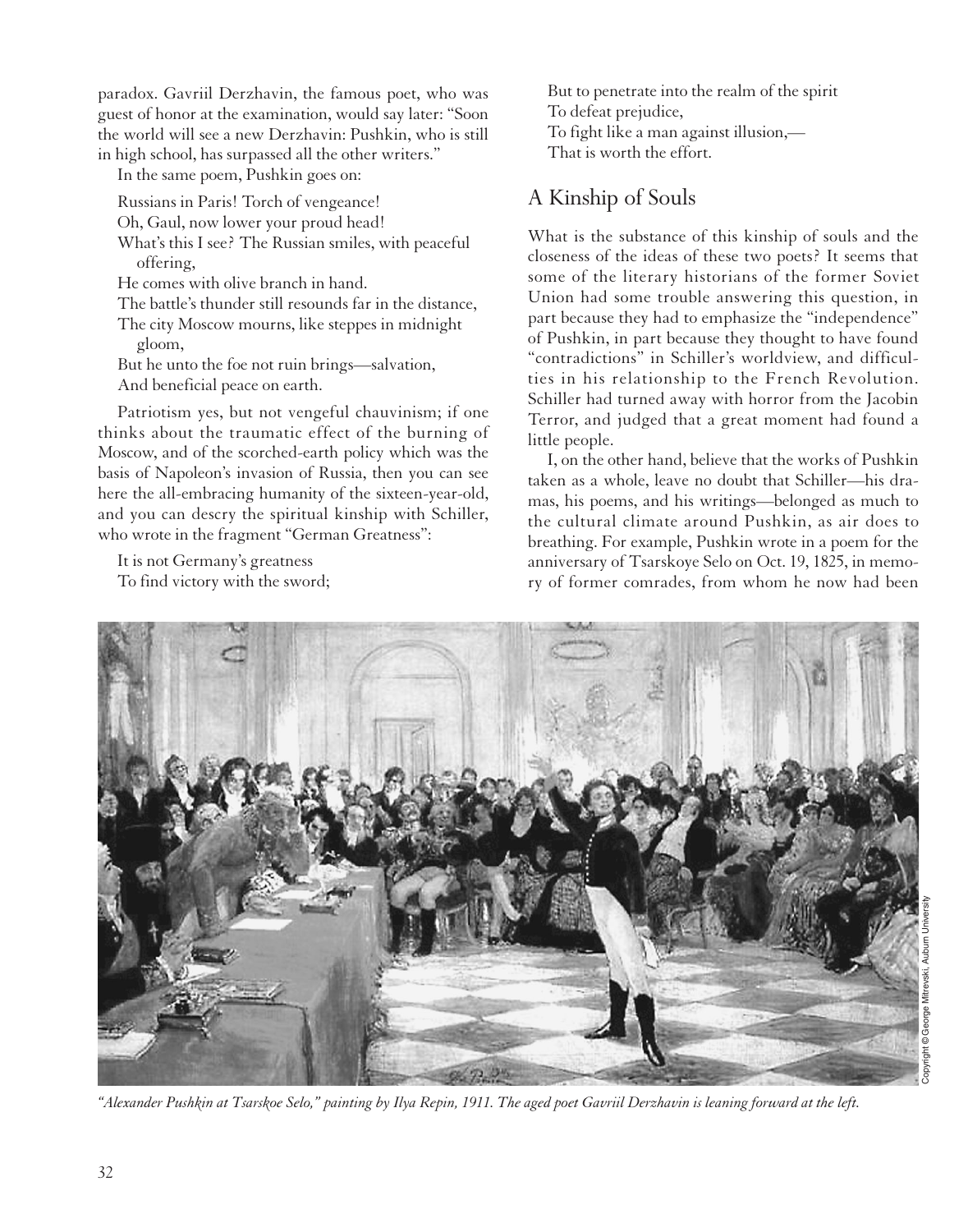separated by his banishment, and many of whom, shortly thereafter, as a consequence of the uprising of the Decembrists, would be killed or sent to Siberia:

Come here; and with your magic, fiery story Rekindle our traditions of the heart; Of stormy Caucasus days shall we speak then, Of Schiller, and of glory, and of love.

In *Yevgeni Onegin,* Pushkin has the young poet Lensky, the night before he is killed by Onegin in a duel, read Schiller when he is unable to sleep.

Even more manifold are the relations and resonances between a whole array of poems and dramas. For example, Pushkin's "To Chaadayev," a new poem, entirely unique, is based on the same idea that lies at the foundation of Schiller's "Die Ideale" ("The Ideal")—even if Pushkin ends his poem with a call to revolution, and excludes the possibility of attaining freedom by peaceful means. The same theme of the lost ideals of youth, rouses Lensky in *Yevgeni Onegin* shortly before his death:

"Ah, whither have you now receded, Whither, my golden days of spring? . . ."

A similar, new working-through of a poetical idea, is also to be seen in Pushkin's *Dubrovsky,* in which the theme of Schiller's *Robbers* is transplanted to a Russian milieu, as an attack on serfdom and feudal relations. There is another such kinship in theme between Schiller's poem, "Ritter Toggenburg," and Pushkin's "Scenes from the Age of Chivalry," which deal with love, even in the face of death.

And, even though, of course, the themes of *The Maid of Orleans* and *Yevgeni Onegin* are different—Schiller's play deals with Joan's heroic action of liberating her fatherland from the invading English; the subject of Pushkin's novel in verse, is a portrait of social life in Russia, and the personal transformation of Yevgeni Onegin through the feeling of guilt—yet, the theme of the innocent country girl, ennobled to greatness, is similar in the two works.

When Joan accepts her divine mission, she speaks the following parting words:

Farewell, ye mountains, ye beloved swards, Ye quiet and familiar vales, farewell! Johanna will now no more o'er you wander, Johanna says forever fare you well!

When Tatyana must leave her beloved countryside, in order to get married in the city, she says:

Farewell, you peaceful valleys, And you, familiar hilltops,

And you, familiar forests; Farewell . . .

Tatyana, whose first love was Yevgeni Onegin, to whom she revealed herself and was rejected, meets Onegin again after an arranged marriage has made her a lady of high society, which now awakens his interest in her. And, even though Onegin has matured through the torments of the soul which he suffered from having snuffed out the life of a young and gifted poet when he killed Lensky, Tatyana sees through to the reason for Onegin's sudden interest in her. Besides, it is completely foreign to her nature to betray her husband, even though she does not love him. In Tatyana, Pushkin created a noble image of woman, which reminds us of Gertrude in *Wilhelm Tell,* or Elizabeth in *Don Carlos.*

And, even if Schiller's *Demetrius* is quite different from Pushkin's *Boris Godunov,* in that the lack of inner authority of the hero in *Demetrius* only becomes apparent at the moment he himself discovers that he is an imposter, whereas in *Godunov,* the pretender operates as such from the beginning; still, both poets were working on one of the central themes of Russia's national poetry.

A close investigation of the reception of Schiller in Russia, and particularly Pushkin's relationship to him, would be a fruitful field for research, especially since only a few Russian poets were well-enough versed in German to be able to read Schiller in the original. It is said that Pushkin read Schiller's "Die Ideale," and the Germanlanguage biography of his great-grandfather, Ibrahim Hannibal the Abyssinian prince, in the original. But, in general, following in another poet's footsteps—as always when translating from one language to another—presents a considerable problem. Nonetheless, the difficulties which arise from this, such as vagueness and, perhaps, here and there a shifted emphasis, are secondary.

The great themes of the Classical poets, the idea of beauty, of truth, and justice, concepts such as natural law—against which even the most frightful despot is powerless; concepts such as the ideal of individual freedom within the context of necessity, the effect of natural beauty on the human spirit; these notions are the ingredients of the mankind's history of ideas, and are realized as universal history.

If we think, for example, of the effect of the Greek Classical tragedies, of Aeschylus or Sophocles on Shakespeare or Schiller, or for example how all the Classical composers after Mozart had to take into account Mozart's method of composition, which he had presented in the "Haydn" Quartets as a new method of contrapuntal composition and "further elaboration" of Bach's studies as published in *A Musical Offering*—then the coherence will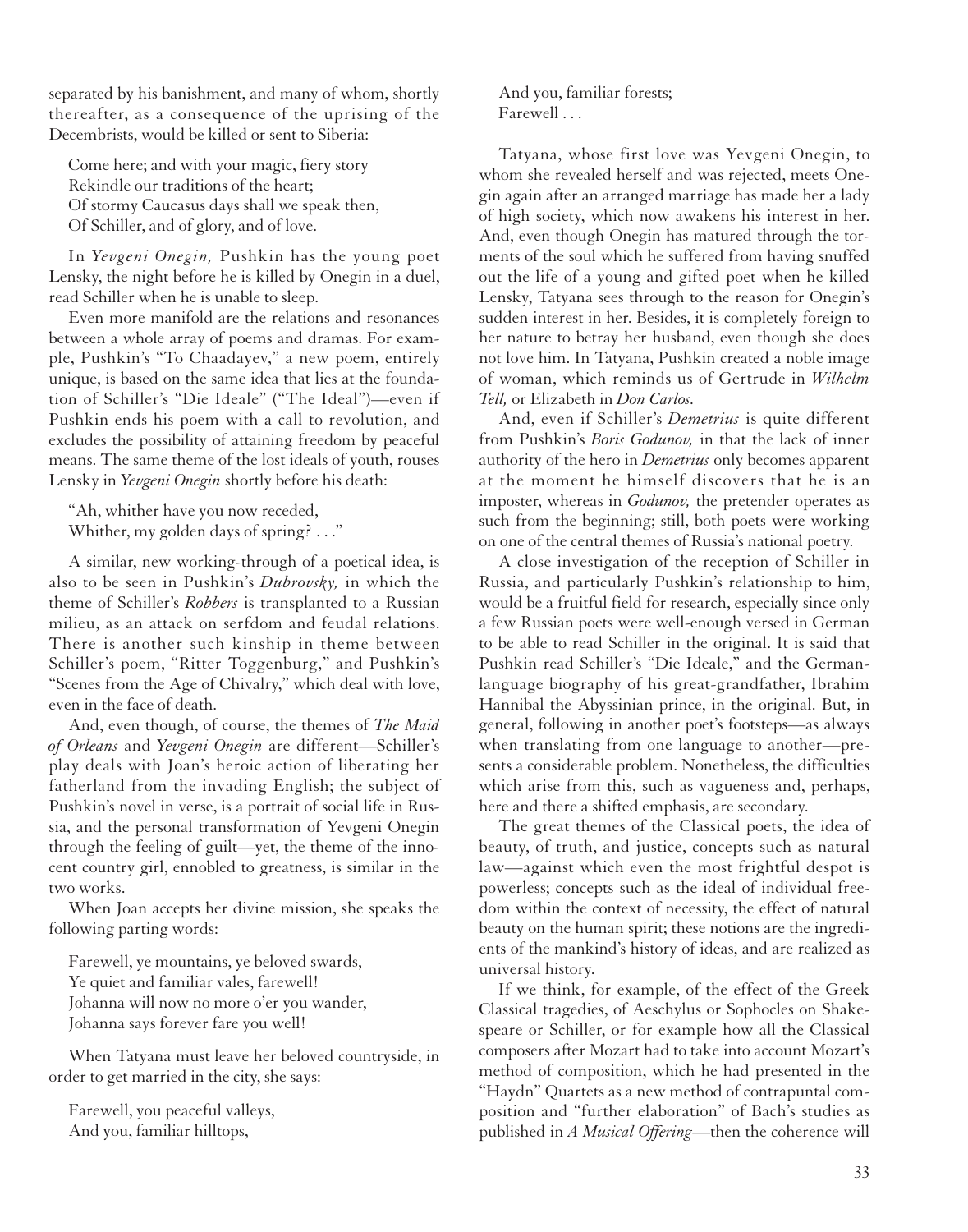be clear. Poetry itself is the individual act of the poet's sovereign spirit, but he deals with one universal idea, which can be further unfolded, and is ever amenable to being reworked. The poet—if he dares to take that name after Schiller—if he is to have a predictable effect upon his audience, must himself, at least when he is making poetry, have been elevated to ideal man, and deal with universally valid themes.

In this sense, it is clear that Schiller and the German Classics were for Pushkin and all those whom he "enkindled," as Gogol put it, the spiritual well-spring and the nourishing soil, which allowed for a true explosion of poetic genius—mediated by Pushkin—in Russia.

Pushkin's teacher and friend, Vasili Zhukovsky, who among other things was the Russian teacher of the Empress Alexandra, a hereditary Prussian princess, and who translated Schiller's and Goethe's poems into Russian, had without doubt an immense part in German literature's becoming, alongside the English, a model for the new Russian national literature (which till then had been dominated by French literature and the "Enlightenment"). Moreover, as a Lieutenant, Zhukovsky had taken part in the general levy to defend Moscow during the war against Napoleon, and embodied in his person the humanistic outlook of the German and the Russian freedom fighters. The fact that it was he, who obtained the freedom of the Ukrainian national poet Taras Shevchenko from being a serf bound to the land, opens a further chapter in the history of the effect of poetic ideas.<sup>1</sup>

#### The Battle Against the Oligarchy

When you read Pushkin, it has to be love at first sight. He joins together the finest lyric sensations, with the most heart-wrenching sympathy, and the noblest strivings of mankind. He is just as ready to think about the great scope of mankind, as with non-malicious irony about the weaknesses of his fellow man. Pushkin is worthy of our love, but he is also, without doubt, a tragic figure. The question is, if, under the circumstances in which he found himself, he might have been something else.

From his earliest years, he was a carefree child. His fearless verses, in which he trained his sights on the oligarchical ruling stratum, began to circulate in all freedom-loving circles when he was still in high school. After the uprising of the Decembrists, Pushkin himself although they had never brought him in on their plans barely escaped capital punishment or banishment to Siberia; although, over the course of his life, he did have to spend many years banished to the south of Russia or to the countryside, where he was quite often unhappy which, however, he faced bravely, and produced a considerable amount of poetry.



*The Decembrist uprising, Senate Square, St. Petersburg, Dec. 14, 1825. The equestrian statue of Tsar Peter I can be seen in the background.*

The Granger Collection, NY

*(Watercolor by Kolman.)*